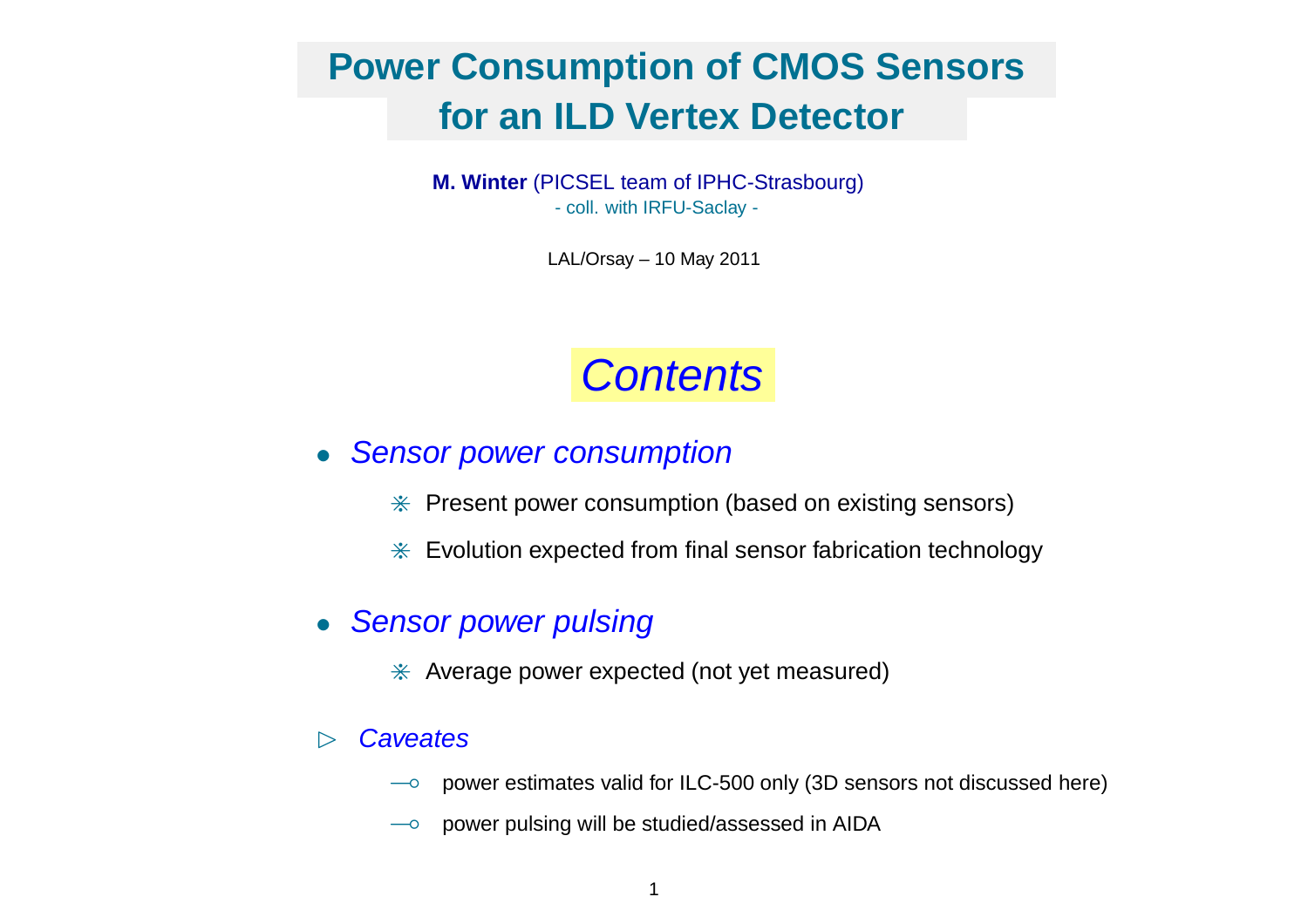# **Overview of Sensor Organisation**

### • **Sensor organisation :**

- $*$  functionnalities inside each pixel :
	- conversion of charge into electrical signal (e.g. voltage)
	- average noise (pedestal) subtraction
- $*$  signal discrimination (in perspective of zero-suppression)
- discriminator output encoding (sparsification with charge encoding
- $*$  data transmission logic  $\rightarrow$  connection with the outside world



### • **Specific aspects :**

- $*$  permanent/continuous signal sensing
	- $\implies$  no dead time
- $*$  read-out in rolling shutter mode
	- (pixels grouped in columns read out in //)
	- $\Rightarrow$  read-out restricted to 1 raw at a time
	- power (pixel array) = power of 1 raw !!!
- $\sim$  ILD-VTX pixels  $\leq$  83 times smaller than ATLAS HPS ...

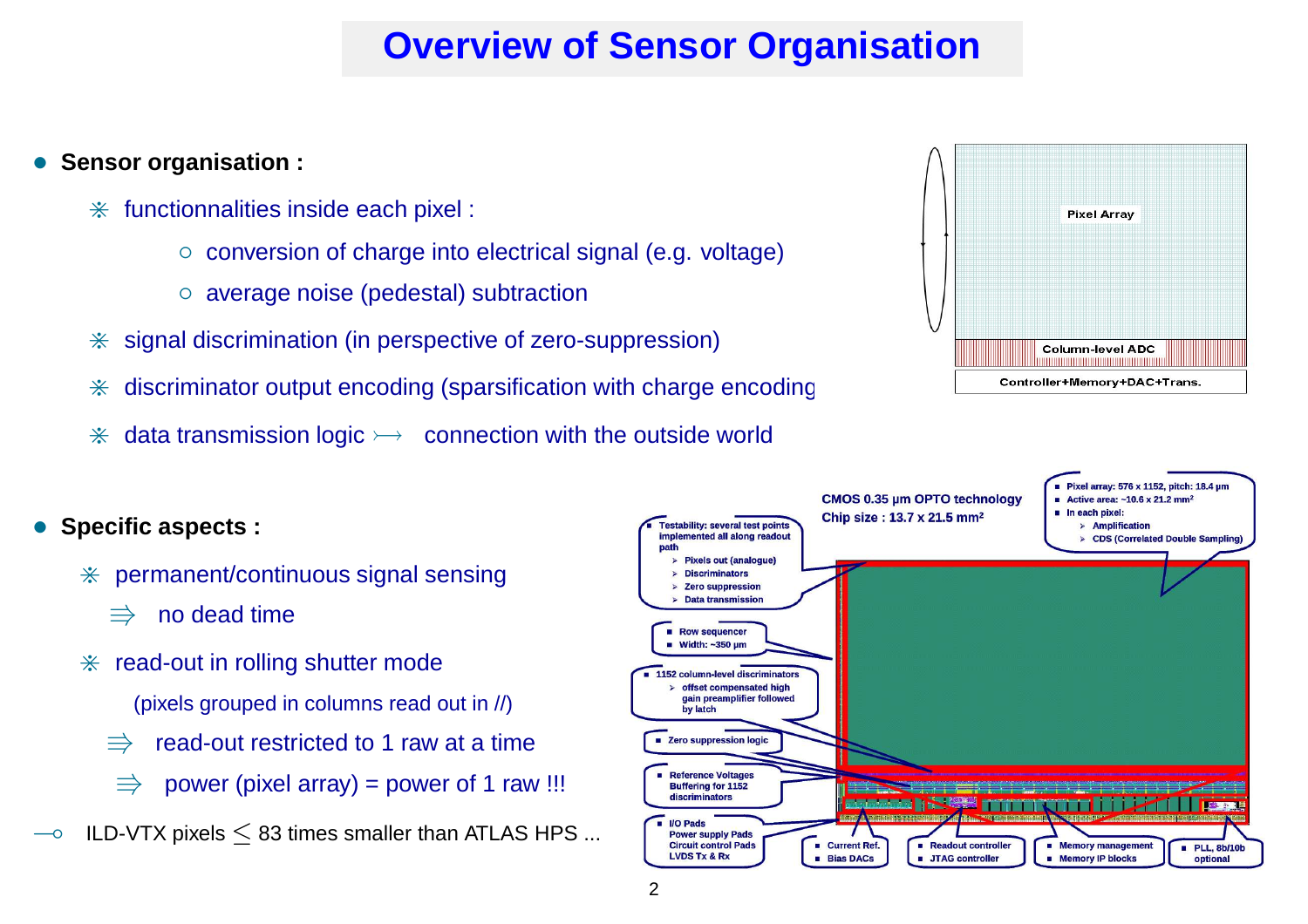# **CMOS sensors for the ILD-VTX**

## • **Two types of sensors :**

 $*$  Inner layers ( $\lesssim$  300 cm $^2$ ) : priority to read-out speed & spatial resolution  $\hookrightarrow \,$  small pixels (16 $\times$ 16 / 80  $\mu m^{2})$  with binary charge encoding  $\hookrightarrow$  t $_{r.o.}$   $\sim$  50 / 10  $\mu s;$   $\sigma_{sp} \lesssim$  3 / 5  $\mu m$  $\divideontimes$  Outer layers ( $\sim$  3000 cm<sup>2</sup>) : priority to power consumption and good resolution  $\hookrightarrow$  large pixels (35 $\times$ 35  $\mu m^2$ ) with 3-4 bits charge encoding  $\hookrightarrow$  t<sub>r.o.</sub>  $\sim$  100  $\mu s$ ;  $\sigma_{sp} \lesssim$  4  $\mu m$ 

- **2-sided ladder concept** (see J.Baudot's talk) **:**
	- \* R&D of PLUME collaboration (DESY-Oxford-Bristol-IPHC-FNAL)

(**P**ixelated **L**adder using **U**ltra-light **M**aterial **<sup>E</sup>**mbedding)

 $\hookrightarrow$  material budget  $\lesssim$  0.3 %  $X_0$  (goal)

 $\divideontimes$  square pixels (16 $\times$ 16  $\mu m^2$ ) on internal ladder face ( $\sigma_{sp}$ )

& elongated pixels (16 $\times$ 80  $\mu m^2$ ) on external ladder face (t $_{r.o.}$  )

 $\hookrightarrow$   $\sigma_{sp} \lesssim$  3  $\mu m$  & t<sub>r.o.</sub>  $\sim$  10  $\mu s$ 





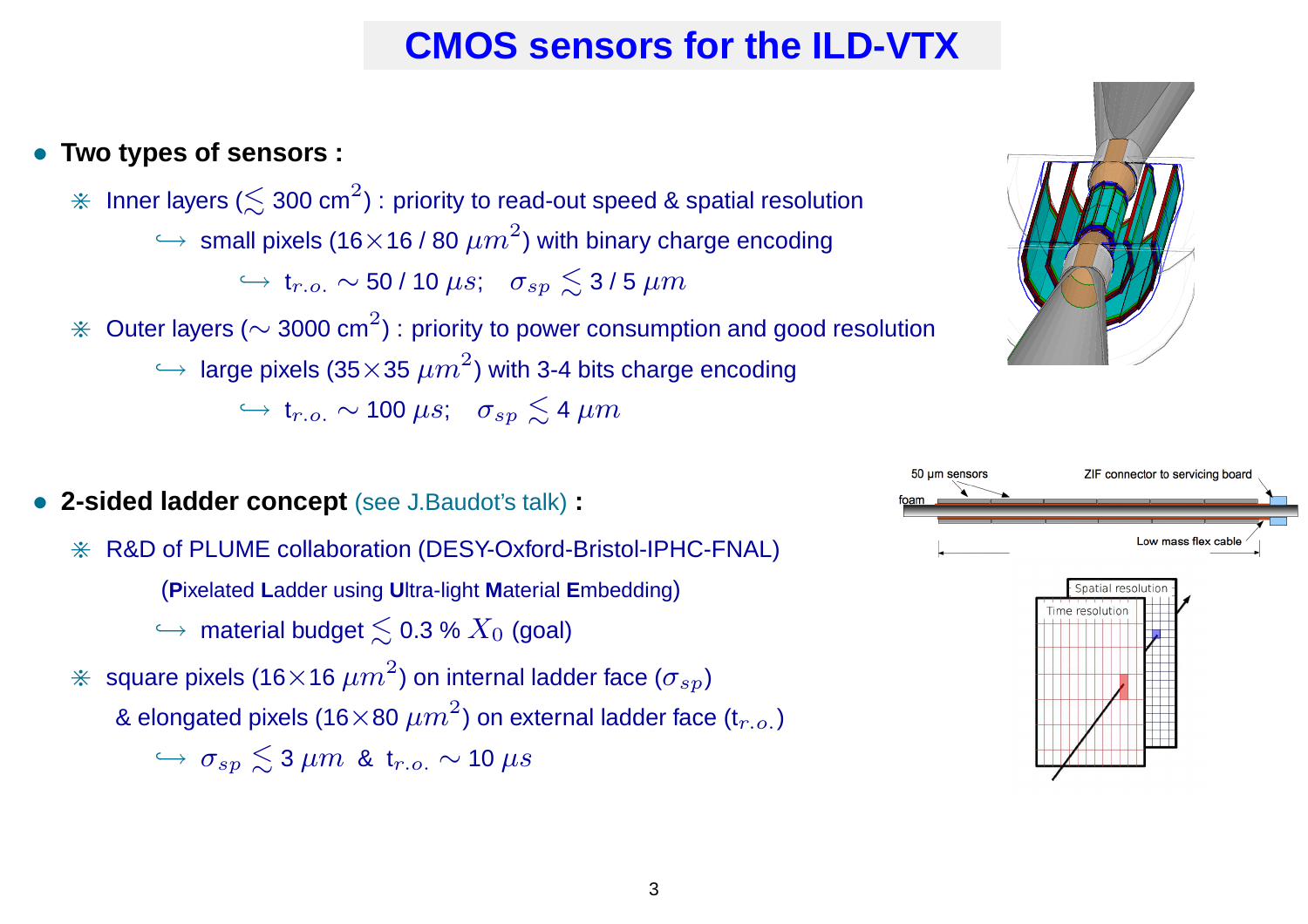# **Pixel Array of ILD-VTX Sensor**

- **Main sensing and read-out micro-circuit elements :**
	- $*$  charge collection on sensing diode
	- $*$  sensed charge conversion into signal (voltage)
	- $*$  pre-amplification
	- $*$  average noise (pedestal) subtraction (clamping)
		- $\triangleright \triangleright \triangleright$  single pixel consumption  $\simeq$  0.2 mW (3.3 V)
- **Power consumption of pixel array** (0.35  $\mu m$  process) :
	- $*$  **inner** layers :
		- $\sim$  1300 columns of 16  $\mu m$  wide pixels
		- $\circ$  two-sided read-out  $\Rightarrow$  2600 columns/sensor
			- $\triangleright \triangleright \triangleright \sim 520$  mW/sensor

#### $*$  outer layers :

- $\sim$  600 columns of 35  $\mu m$  wide pixels
- single-sided read-out ⇒ 600 columns/sensor
	- $\triangleright \triangleright \triangleright$  ~ 120 mW/sensor





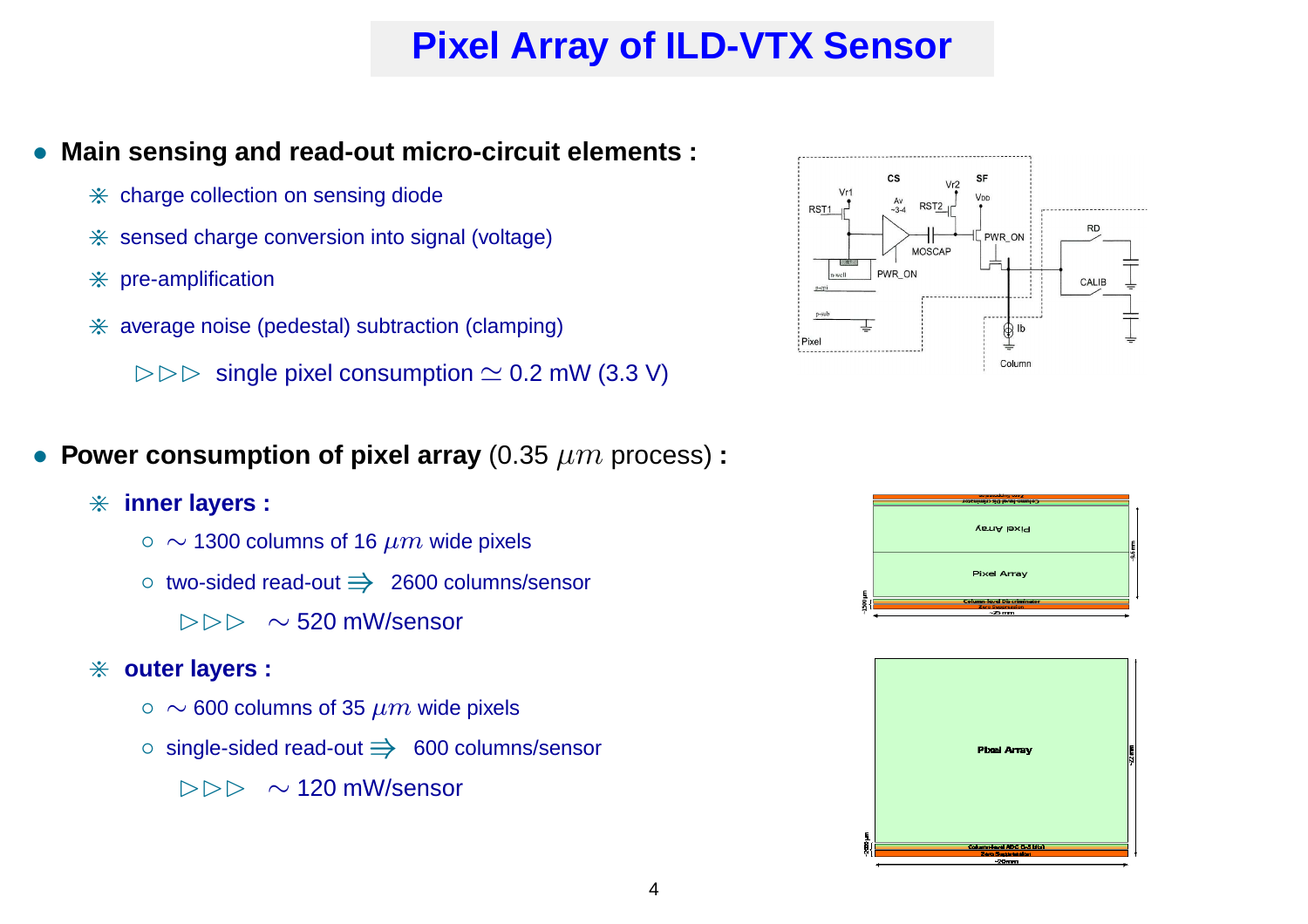# **Peripheral Circuitry of ILD-VTX Sensor**

### • **Main peripheral circuitry elements :**

- $*$  discriminators / ADCs : 300 / 500  $\mu$ W/col.
- $*$  bias DACs (discri. & ADC thresholds,  $V_{ref}$ , etc.) : O(1) mW/DAC
- $*$  digital circuitry (zero-supp., sequencers, etc.) :  $\sim$  150  $\mu W$ /col.
- $*$  memories (output buffers) :  $O(1)$  mW/Mbps
- $*$  signal transmission (LVDS) :  $O(10)$  mW/channel



- **Power consumption of peripheral circuitry** (0.35  $\mu m$  process) **:** 
	- $*$  discriminators / ADCs : 800 / 300 mW (in/out)
	- $*$  bias DACs (discri. & ADC thresholds,  $V_{ref}$ , etc.) : 50 / 20 mW (in/out)
	- $*$  digital circuitry (zero-suppression, sequencers, etc.) : 400 / 100 mW (in/out)
	- $*$  memories (output buffers) : 200 / 50 mW (in/out)
	- $*$  signal transmission (LVDS) : 200 / 50 mW (in/out)
		- BBB **inner layers :** <sup>∼</sup> 1650 mW/sensor
		- BBB **outer layers :** <sup>∼</sup> 500 mW/sensor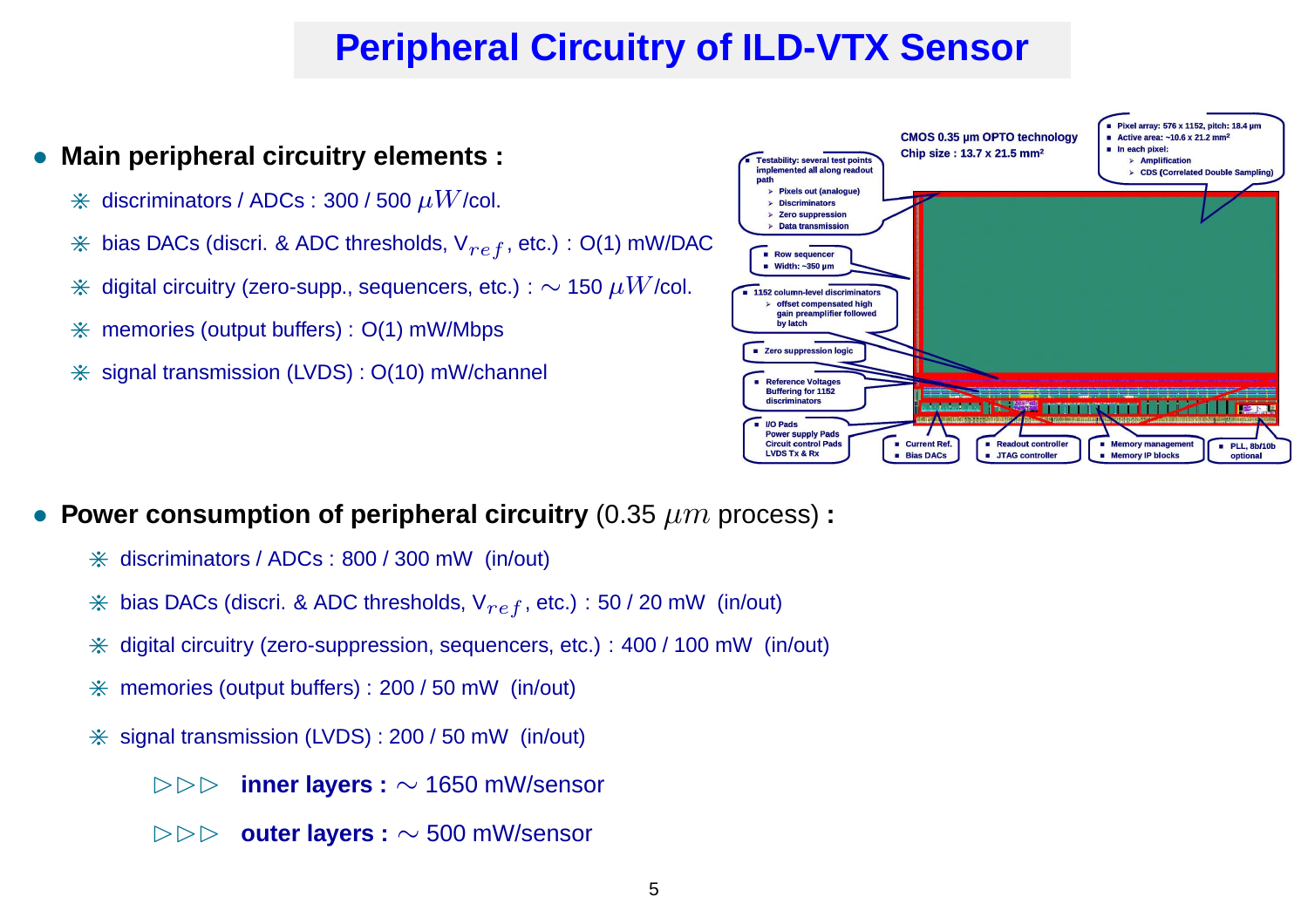## **Instantaneous Power Consumption of Full ILD-VTX**

• **Sensor and ladder total power consumption** (0.35 µm process) **:**

 $*$  **inner layer** ( $\sim$  2 cm $^2$ ):

○ sensor :  $\sim$  500 (pixels) + 1700 (periphery)  $\simeq$  2200 mW/sensor

○ ladder :  $\sim$  12×2200 mW  $\simeq$  26 W/ladder

- $\divideontimes$  outer layers ( $\sim$  4 cm $^2$ ):
	- sensor :  $\sim$  100 (pixels) + 500 (periphery)  $\simeq$  600 mW/sensor
	- ladder :  $\sim$  12 $\times$ 600 mW  $\simeq$  7 W/ladder
- **ILD-VTX total power consumption** (0.35  $\mu$ m process) **:**

| <b>Double-layer</b> | $\mathsf{R}_{in}$ / $\mathsf{R}_{out}$ | $N_{lad}$ | $N_{sens}$ | ${\sf P}_{diss}$ |
|---------------------|----------------------------------------|-----------|------------|------------------|
| $DL-1$              | 16/18 mm                               | 14        | 168        | $\sim$ 400 W     |
| $DL-2$              | 37/39 mm                               | 26        | 312        | $\sim$ 200 W     |
| $DL-3$              | 58/60 mm                               | 40        | 480        | $\sim$ 300 W     |
| <b>TOTAL</b>        |                                        | 80        | 960        | $\lesssim$ 900 W |

#### • **Caveates :**

- $*$  values based on existing sensor design not yet optimised for power consumption
- $\hat{\ast}$  values based on 0.35  $\mu m$  process : final sensor will be fabricated in  $\leq$  0.18  $\mu m$  technology
- $*$  increase of leakage current consecutive to irradiation not accounted for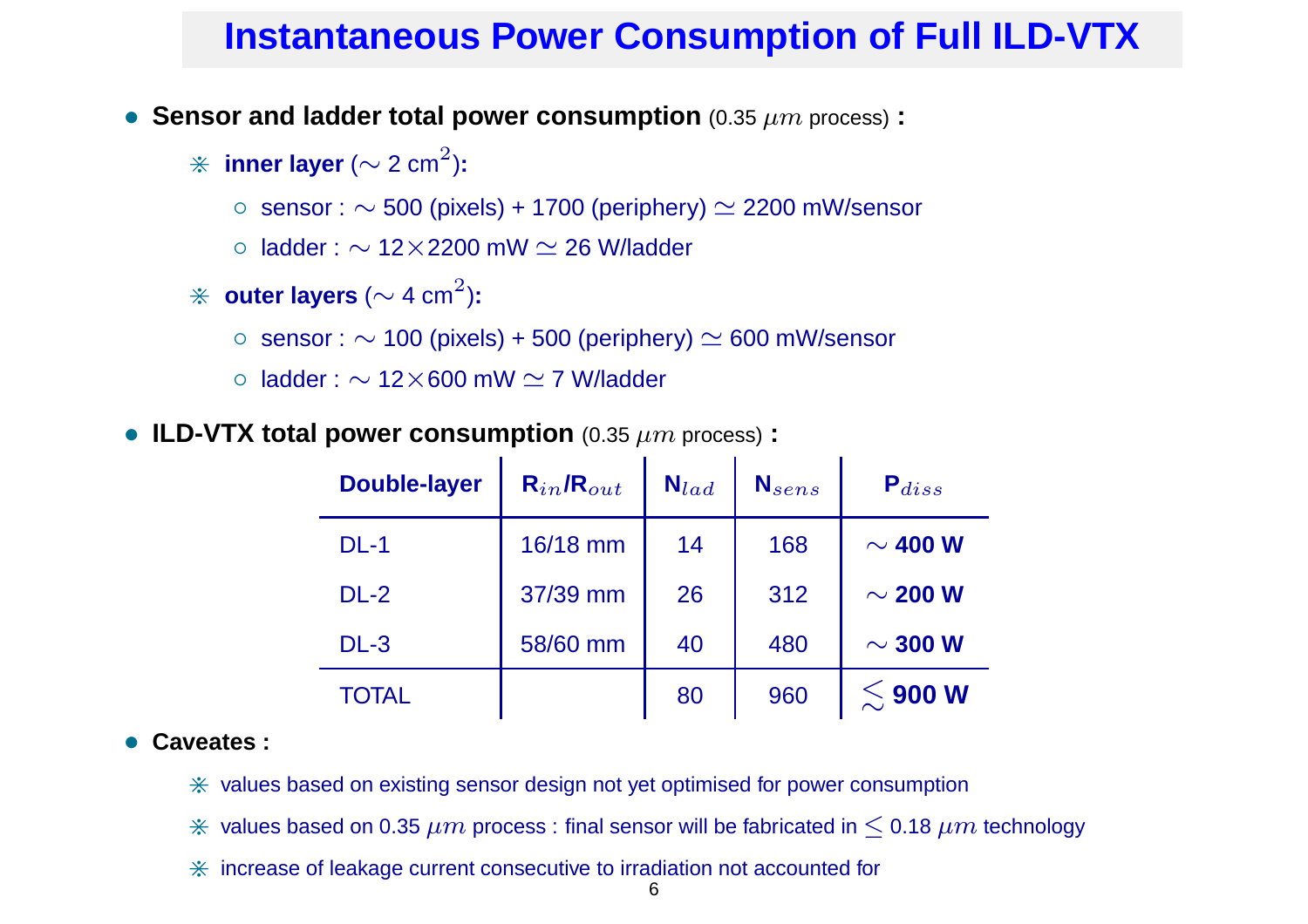## **Effect of Smaller Feature Size**

**Evolve towards feature size**  $<<$  0.35  $\mu$ m :

 $*$   $\mu$ circuits: smaller transistors, more Metal Layers, capacitors, ...

- **Benefits :**
	- $*$  higher  $\mu$ circuit density  $\Rightarrow$  higher data reduction capability
	- $*$  thinner gates, depletion  $\Rightarrow$  improved radiation tolerance
	- $*$  large number of ML  $\Rightarrow$  reduced surface of peripheral circuitry, etc.
	- $*$  faster read-out or lower power  $\Rightarrow$  chose between speed and power  $\triangleright\triangleright\triangleright$
- $\bullet$  Power consumption : ex. of 0.18  $\mu m$  process (n  $\rightarrow$  n+2 )
	- $*$  lower voltage (1.8 V instead of 3.3 V)  $\Rightarrow$  power  $\searrow$
	- $*$  exploit higher signal propagation frequency (memories)  $\Rightarrow$  power  $\nearrow$



Fig. 2. Historical value of scaling: Moving to node  $(n=1)$  from node (n), and operating at lower voltage, one could obtain faster and/or at lower power.

- $*$  **digital** circuitry  $\rhd$  general (approximate) rule :  $P=\alpha\cdot C\cdot V^2\cdot f+I_{leak}\cdot V+\beta\cdot I_{sc}\cdot V$ C  $\sim$  feat.size $^2 \Rrightarrow P \sim S^2_{\ell}$  $f_{feature} \cdot V^2 \cdot f + ... \Rightarrow P_{digit}^{0.18}$  $\frac{d i g i}{d i g i} \simeq ~\mathbf{0.1} \cdot P_{d i g i}^{0.35}$  at fixed frequency
- $*$  analog circuitry (pixel array, discri., ADC)  $\,\vartriangleright\,$  power reduction more complicated to assess but  $<< P_{digi}$  reduction
- <sup>V</sup> **Total sensor dissipation :** <sup>∼</sup> <sup>1600</sup> mW/sensor(in) &  $(0.35 \mu m$  values: 2200 & 600 mW)
	- $\Rightarrow$  **Total Instantaneous VTX Power** :  $\leq$  700 W  $(0.35 \mu m$  value: 900 W)

 $\triangleright \triangleright \triangleright \quad$  Caveate  $:\bar{I}_{leak}$  increase between 0.35 $\mu m$  and 0.18 $\mu m$  not accounted for

\* **sensing:** 3-well, depleted sensitive volume, ...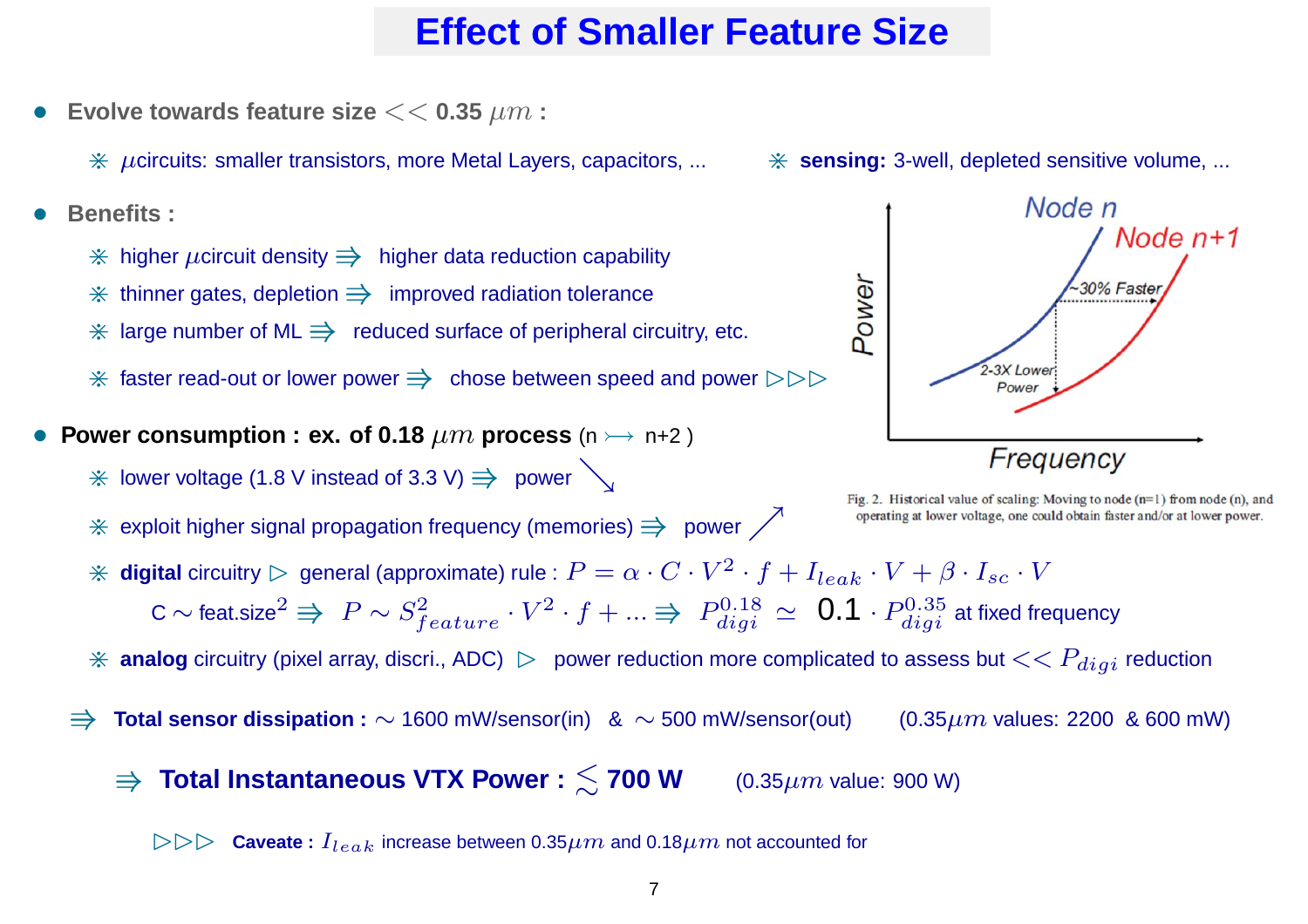# **Power Reduction from Power Pulsing**

### • **Exploiting ILC beam time structure** :

- $\sim$  beam duty cycle  $\sim$  1/200
- $\rightarrow$  ILD-VTX duty cycle needs to account for stable functionning of  $\sim$  1,000 sensors
	- $\equiv \,$  400 Mpixels with  $\sim$  10 T,  $\,$  4 $\cdot$ 10 $^{5}$  discri. & 5 $\cdot$ 10 $^{5}$  ADC,  $\,$  2 $\cdot$ 10 $^{4}$  DAC
		- $\Rightarrow$  estimated duty cycle in the range 1/50 1/100 ( $\equiv$  sensors dissipate during 4 ms to 2 ms)

#### **Power pulsing:**

- $\overline{\phantom{a}}$  Pixels : all switched off inbetween trains  $\Rightarrow$  0 W
- $\overline{\phantom{a}}$  Peripheral circuitry :
	- o all elements switched off inbetween trains except of discri. & ADC and bias DAC (tbc)  $\Rightarrow$  0 W
	- discri. & ADC (tbc): <sup>∼</sup> <sup>1</sup> % of nominal dissipation
	- bias DAC on stand-by (needs optimisation) : 25 / 10 mW (in / out)
- ( **Average VTX power dissipation** (for <sup>2</sup> and <sup>4</sup> ms active time around train) :
	- **switchable components :** <sup>9</sup> <sup>18</sup> <sup>W</sup>
	- **discri. & ADC :** <sup>∼</sup> <sup>5</sup> W
	- **DAC :** <sup>∼</sup> <sup>12</sup> <sup>W</sup> (conservative)

### BBB **Average power dissipated by full ILD-VTX** <sup>∼</sup> **20-30 W**